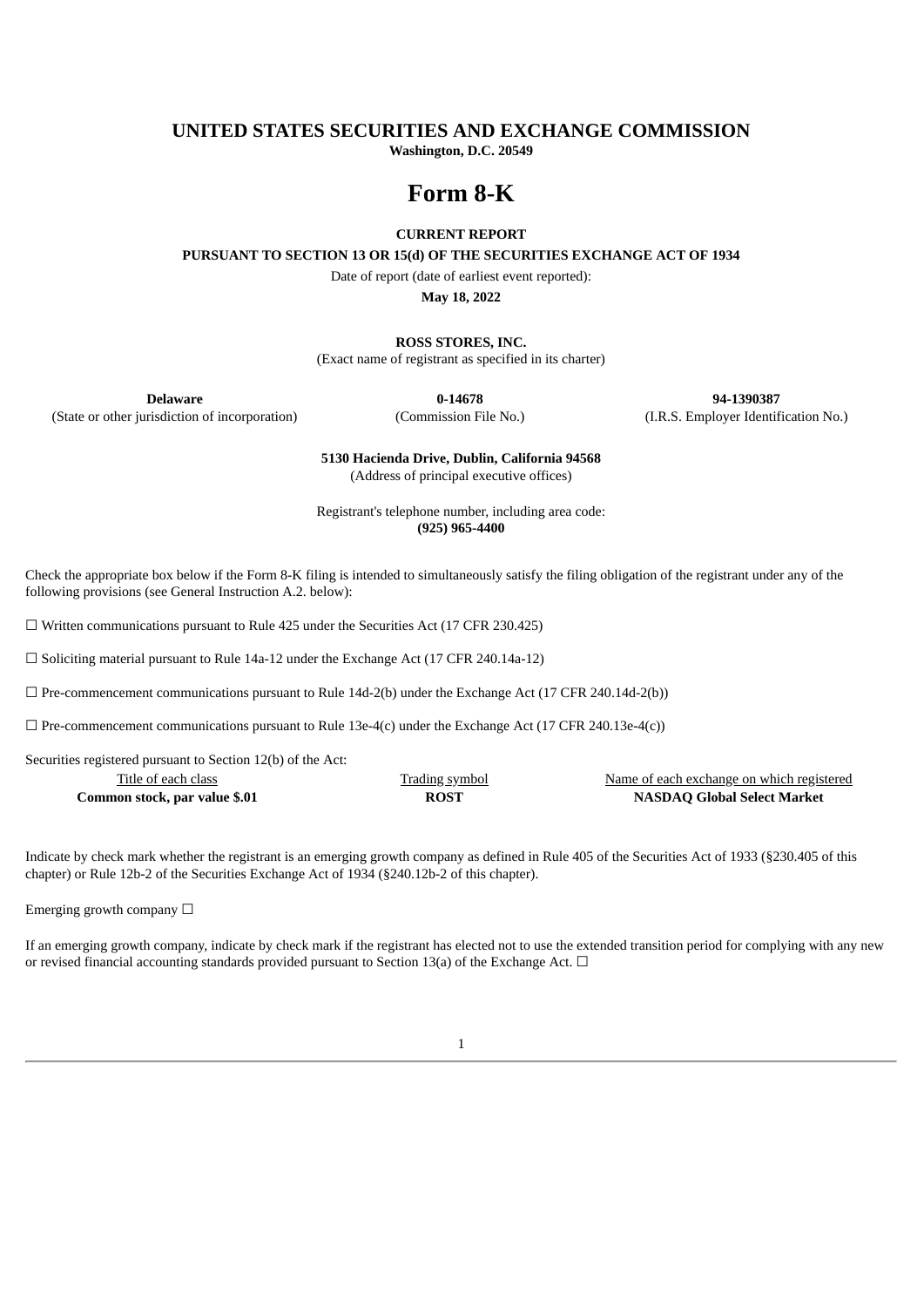#### **Item 5.07 Submission of Matters to a Vote of Security Holders.**

The Company held its Annual Meeting of Stockholders on May 18, 2022, by virtual meeting. The Company's stockholders considered and voted upon three matters at the meeting, with final voting results as follows:

#### **Proposal 1 - Election of Directors**

The holders of the Company's common stock elected 10 nominees to serve as directors for a term of one year, expiring at the time of the Annual Meeting of Stockholders in 2023:

| Name                 | For         | <b>Against</b> | <b>Abstain</b> | <b>Broker Non-Vote</b> |
|----------------------|-------------|----------------|----------------|------------------------|
| K. Gunnar Bjorklund  | 283,182,397 | 15,609,683     | 162,058        | 15,786,798             |
| Michael J. Bush      | 287,864,348 | 10,931,539     | 158,251        | 15,786,798             |
| Sharon D. Garrett    | 284,739,757 | 14,074,736     | 139,645        | 15,786,798             |
| Michael J. Hartshorn | 291,888,245 | 6,936,881      | 129,012        | 15,786,798             |
| Stephen D. Milligan  | 294,173,676 | 4,616,908      | 163,554        | 15,786,798             |
| Patricia H. Mueller  | 293,562,198 | 5,242,435      | 149,505        | 15,786,798             |
| George P. Orban      | 284,487,093 | 14,326,954     | 140,091        | 15,786,798             |
| Larree M. Renda      | 294,159,000 | 4.640.846      | 154.292        | 15,786,798             |
| Barbara Rentler      | 295,909,560 | 2,939,431      | 105,147        | 15,786,798             |
| Doniel N. Sutton     | 294,911,561 | 3,880,336      | 162,241        | 15,786,798             |

# **Proposal 2 - Advisory Vote to Approve the Resolution on Executive Compensation**

In an advisory vote, the holders of the Company's common stock voted to approve the resolution regarding executive compensation:

| For         | <b>Against</b> | Abstain    | <b>Broker Non-Vote</b> |
|-------------|----------------|------------|------------------------|
| 244,676,643 | 41,340,814     | 12,936,681 | 15,786,798             |

#### Proposal 3 - Ratification of the Appointment of Deloitte & Touche LLP as the Company's Independent Registered Public **Accounting Firm for the Fiscal Year Ending January 28, 2023**

The holders of the Company's common stock voted to ratify the appointment of Deloitte & Touche LLP as the Company's independent registered public accounting firm for the Company's fiscal year ending January 28, 2023:

| ₹or         | <b>Against</b> | Abstain |
|-------------|----------------|---------|
| 306,295,724 | 8,323,898      | 121.314 |